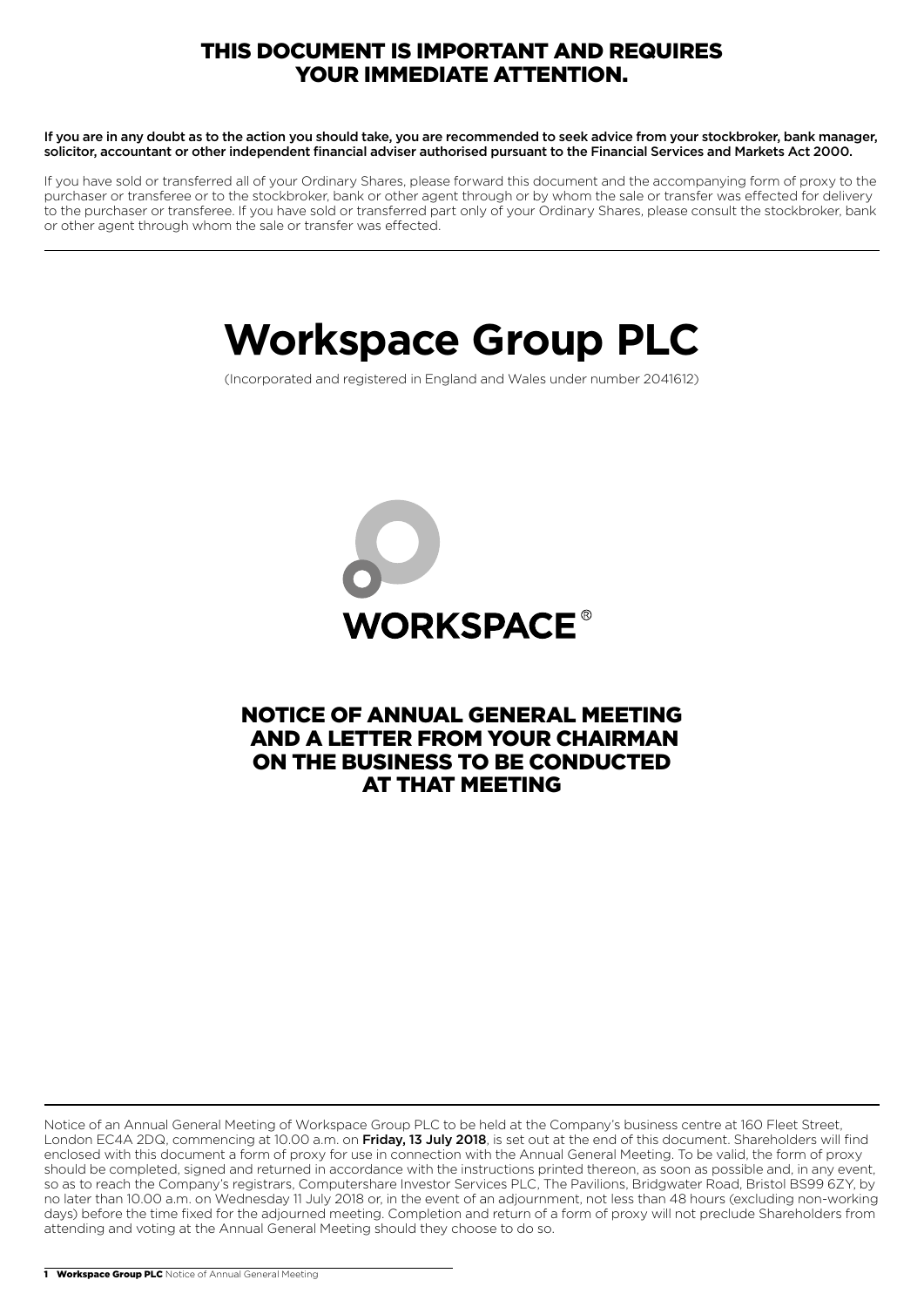# Definitions

In this document, except where the context otherwise requires, the following expressions shall have the following meanings:

#### 2018 Annual Remuneration Report

the remuneration report for the financial year ended 31 March 2018 (other than the Remuneration Policy) contained on pages 113 to 134 of the Annual Report and Accounts;

#### Act

the Companies Act 2006 (as amended from time to time);

#### AGM or Annual General Meeting

the annual general meeting of the Company convened for Friday, 13 July 2018, notice of which is set out at the end of this document, or any reconvened meeting following adjournment thereof;

#### Annual Report and Accounts

the annual report and accounts of the Company for the financial year ended 31 March 2018 and the reports of the Directors and auditors thereon;

#### Articles

the articles of association of the Company currently in force;

#### Board or Directors

the Directors of the Company for the time being;

#### Code

the UK Corporate Governance Code currently in force;

#### Company

Workspace Group PLC;

#### Equity Securities

has the meaning given to it in section 560(1) of the Act;

#### Group

the Company and its subsidiary undertakings from time to time;

#### IA

the Investment Association;

#### LTIP

the Workspace Group PLC Long Term Incentive Plan;

#### Notice

the notice of AGM contained in this document;

#### Ordinary Shares

the ordinary shares with a nominal value of £1.00 each in the capital of the Company;

## Principles

the Pre-Emption Group's Statement of Principles currently in force;

#### Remuneration Policy

the Directors' remuneration policy found on pages 120 and 121 of the 2018 Annual Remuneration Report;

#### SAYE

the Workspace Group PLC 2003 Savings Related Share Option Plan;

#### Shareholders

the holders of Ordinary Shares; and

#### Shareholders' Rights Regulations

the Companies (Shareholders' Rights) Regulations 2009 (SI 2009/1632) (as amended from time to time).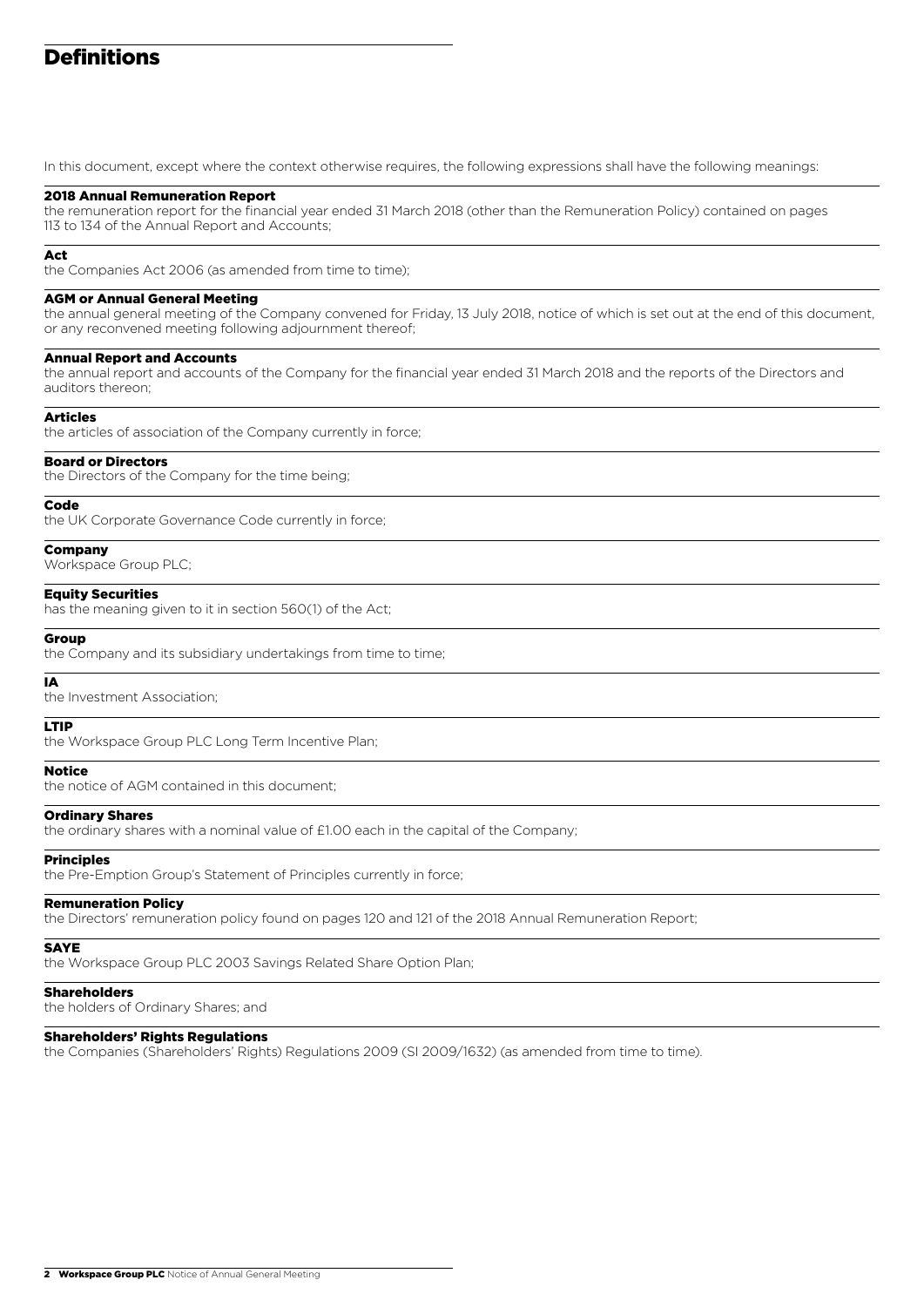

(Incorporated and registered in England and Wales under number 2041612)

#### Directors:

Daniel Kitchen (Non-Executive Chairman) Jamie Hopkins (Chief Executive Officer) Graham Clemett (Chief Financial Officer) Chris Girling (Non-Executive Director) Stephen Hubbard (Non-Executive Director) Maria Moloney (Non-Executive Director) Damon Russell (Non-Executive Director)

Registered office:

Canterbury Court Kennington Park 1-3 Brixton Road London SW9 6DE

11 June 2018

To Shareholders and, for information only, to share option holders

#### Dear Shareholder

#### Notice of Annual General Meeting and explanation of business

#### Introduction

I am pleased to invite you to the thirty-second annual general meeting of the Company, which will be held at the Company's business centre at 160 Fleet Street, London EC4A 2DQ on Friday, 13 July 2018 commencing at 10.00 a.m.

The formal Notice convening the AGM is set out on pages 6 to 8 of this document and an explanation of each of the resolutions that the Directors will be proposing at the AGM is set out below.

If you cannot attend the AGM, but wish to vote on the AGM resolutions, please complete the form of proxy enclosed with this circular. To be valid, the form of proxy should be completed, signed and returned in accordance with the instructions printed thereon, as soon as possible, and in any event, to reach the Company's registrars, Computershare Investor Services PLC, no later than 10.00 a.m. on Wednesday, 11 July 2018.

#### Annual Report and Accounts (Resolution 1)

The business of the AGM will begin with a resolution to receive and adopt the Annual Report and Accounts. Shareholders will have the opportunity to put any questions on the Annual Report and Accounts to the Board before the resolution is proposed at the AGM.

#### Directors' Annual Remuneration Report (Resolution 2)

This year, we are asking Shareholders to vote on the Directors' Remuneration Report (other than the Remuneration Policy which does not need to be approved by Shareholders this year) on pages 113 to 134 of the Annual Report and Accounts. The vote is advisory and no Directors' remuneration is conditional on passing resolution 2.

#### Declaration of final dividend (Resolution 3)

A final dividend of 18.55 pence per Ordinary Share, to be paid as a REIT Property Income Distribution, has been recommended by the Board for the year ended 31 March 2018 and, if approved by Shareholders, will be paid on 3 August 2018 to all Shareholders on the register at the close of business on 6 July 2018.

#### Re-election of Directors (Resolutions 4 to 10)

The Articles require one-third of the current Directors to retire by rotation at every annual general meeting. However, the Company has adopted the requirements of the Code in relation to Directors' appointments and in particular the annual re-election of all Directors. Therefore, in accordance with the Code, all of the Directors will retire at the AGM and, being eligible, offer themselves for re-election. In relation to all the Directors' re-election, following formal performance evaluation, the Board has determined that their performance continues to be effective and they continue to demonstrate commitment to their roles as Directors, including commitment of the necessary time for Board and committee meetings and other duties. The Board is satisfied that each of the Non-Executive Directors offering themselves for re-election remains independent in character and judgement and that there are no relationships or circumstances which are likely to affect or could appear to affect their judgement.

Biographical details of each of the Directors are set out on pages 84 to 90 of the Annual Report and Accounts.

#### Appointment and remuneration of auditors (Resolutions 11 and 12)

The Company is required at each general meeting at which accounts are presented to appoint auditors to hold office until the next such meeting. Accordingly, the Shareholders will be asked to re-appoint KPMG LLP as the Company's auditors until the conclusion of the next annual general meeting in 2019.

Resolution 12 is a routine resolution to authorise the Board, acting through the Audit Committee, to agree the remuneration of the auditors.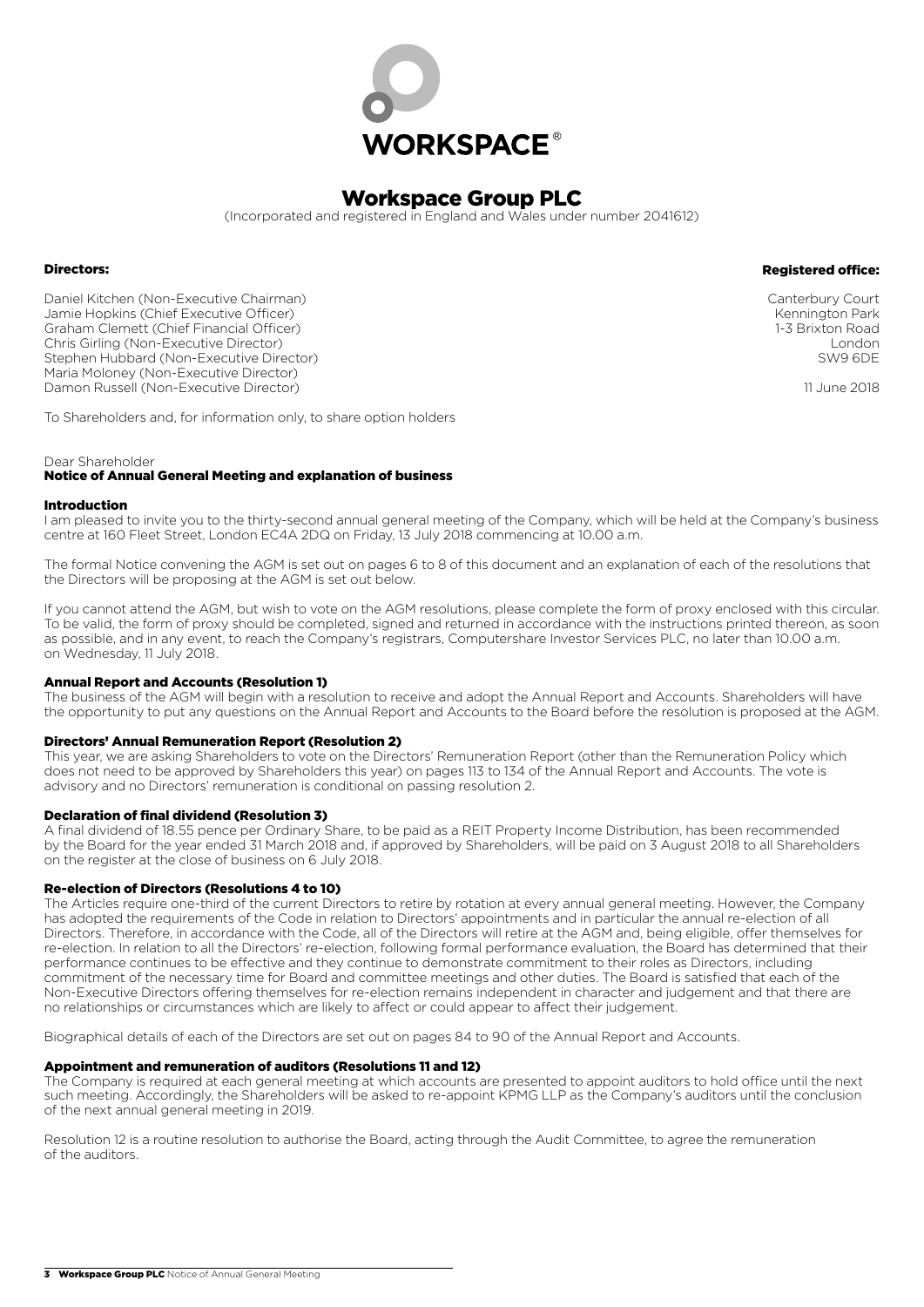#### Allotment of equity securities (Resolution 13)

The authority given to the Directors to allot further shares or to grant rights to subscribe for, or to convert securities into shares in the capital of the Company requires the prior authorisation of the Shareholders in general meeting under section 551 of the Act.

Upon the passing of Resolution 13 (pursuant to paragraph (a)(i) of Resolution 13), the Directors will have the necessary authority until the conclusion of the next annual general meeting of the Company in 2019 or, if earlier, 30 September 2019 to allot and/or grant rights to subscribe for, or convert securities into, equity securities, up to an aggregate nominal amount of £60,042,871 (which represents approximately one-third of the issued ordinary share capital of the Company as at 8 June 2018 (being the latest practicable date prior to publication of this document)).

In addition, in line with guidance issued by the IA on the expectations of institutional investors in relation to the authority of Directors to allot shares, upon the passing of Resolution 13 (pursuant to paragraph (a)(ii) of Resolution 13), the Directors will have authority, until the conclusion of the next annual general meeting of the Company in 2019 or, if earlier, 30 September 2019 to allot and/or grant rights to subscribe for, or convert securities into, equity securities in connection with a rights issue in favour of Shareholders up to an aggregate nominal amount equal to £120,085,742, as reduced by the aggregate nominal amount of any shares issued under paragraph (a)(i) of Resolution 13. This amount (before any reduction) represents approximately two-thirds of the issued ordinary share capital of the Company as at 8 June 2018 (being the latest practicable date prior to publication of this document).

In order to ensure that the maximum aggregate nominal amount of equity securities allotted and/or granted under Resolution 13 is never more than an amount equal to two-thirds of the issued ordinary share capital as at 8 June 2018, deductions will be made from paragraph (a)(i) or (a)(ii) to ensure that this remains the case, whether or not the Company issues shares under paragraph (a)(i) or paragraph (a)(ii) first. As at the date of this document, the Company holds no shares in treasury.

This limited authority will enable the Directors to issue shares when they believe it is in the interests of the Company to do so. It replaces the authority granted at the last annual general meeting of the Company in 2017, which will remain in force up until the conclusion of this year's AGM. While the Directors would always consider from time to time the best manner of financing the Group, the Directors have no present intention of issuing Ordinary Shares or other equity securities pursuant to Resolution 13, except in connection with the LTIP and/or SAYE.

The Directors will continue to seek to renew this authority at each annual general meeting in accordance with current best practice.

#### Authority to make political donations (Resolution 14)

Part 14 of the Act prohibits companies from making political donations exceeding £5,000 in aggregate in any 12 month period to (i) political parties, (ii) other political organisations and (iii) independent election candidates and from incurring political expenditure without shareholders' consent. However, as the definitions used in the Act are broad, it is possible that normal business activities, which might not be thought to be political expenditure in the usual sense, could be caught.

It remains the policy of the Company not to make political donations or incur political expenditure within the ordinary meaning of those words and the Board has no intention of using the authority for that purpose. The authority being sought in this resolution will not change that policy, but is being sought as a precaution to ensure that the Company's normal business activities are within the Act.

#### Disapplication of pre-emption rights (Resolution 15 and 16)

Resolutions 15 and 16 are special resolutions and would give the Directors the power to allot equity securities (or to sell any equity securities which the Company holds in treasury) for cash without first offering them to the existing Shareholders in proportion to their existing shareholdings.

The power set out in Resolution 15 would be, similar to previous years, limited to allotments, grants and/or transfers: (i) in connection with pre-emptive offers and offers to holders of other equity securities if required by the rights of those shares, or as the Board otherwise considers necessary; (ii) in connection with the terms of any employees' share scheme for the time being operated by the Company; or (iii) otherwise up to an aggregate nominal amount of £9,006,430 (representing 9,006,430 Ordinary Shares). This aggregate nominal amount represents approximately 5% of the issued ordinary share capital of the Company as at 8 June 2018 (being the latest practicable date prior to publication of this document).

In respect of the power under Resolution 15, the Directors confirm their intention to follow the provisions of the Principles regarding cumulative usage of authorities within a rolling 3-year period, other than to existing Shareholders, where the Principles provide that usage in excess of 7.5% of the issued ordinary share capital of the Company should not take place without prior consultation with Shareholders, except in connection with an acquisition or specified capital investment referred to in the Principles.

This limited authority will enable the Directors to issue shares when they believe it is in the interests of the Company to do so. It replaces the similar authority granted at the last annual general meeting of the Company in 2017 which will remain in force up until the conclusion of the AGM. The Directors intend to seek to renew such authority and power at successive annual general meetings.

Resolution 16 is intended to give the Company flexibility to make non pre-emptive issues of Ordinary Shares in connection with acquisitions and other specified capital investments as contemplated by the Principles. The power under Resolution 16 is in addition to that proposed by Resolution 15 and would be limited to allotments or sales of up to an aggregate nominal amount of £9,006,430 (representing 9,006,430 Ordinary Shares). This aggregate nominal amount represents an additional 5% of the issued ordinary share capital of the Company as at 8 June 2018 (being the latest practicable date prior to publication of this document).

In accordance with the Principles, the authority conferred on the Board by Resolution 16 will only be used to fund one or more acquisitions or specified capital investments that are announced contemporaneously with the relevant issue, or that have taken place in the preceding six month period and are disclosed in the announcement of the issue. The authority is designed to benefit the Company and its shareholders generally since there may be occasions in the future when the Directors need the flexibility to pursue acquisition or investment opportunities as and when they arise.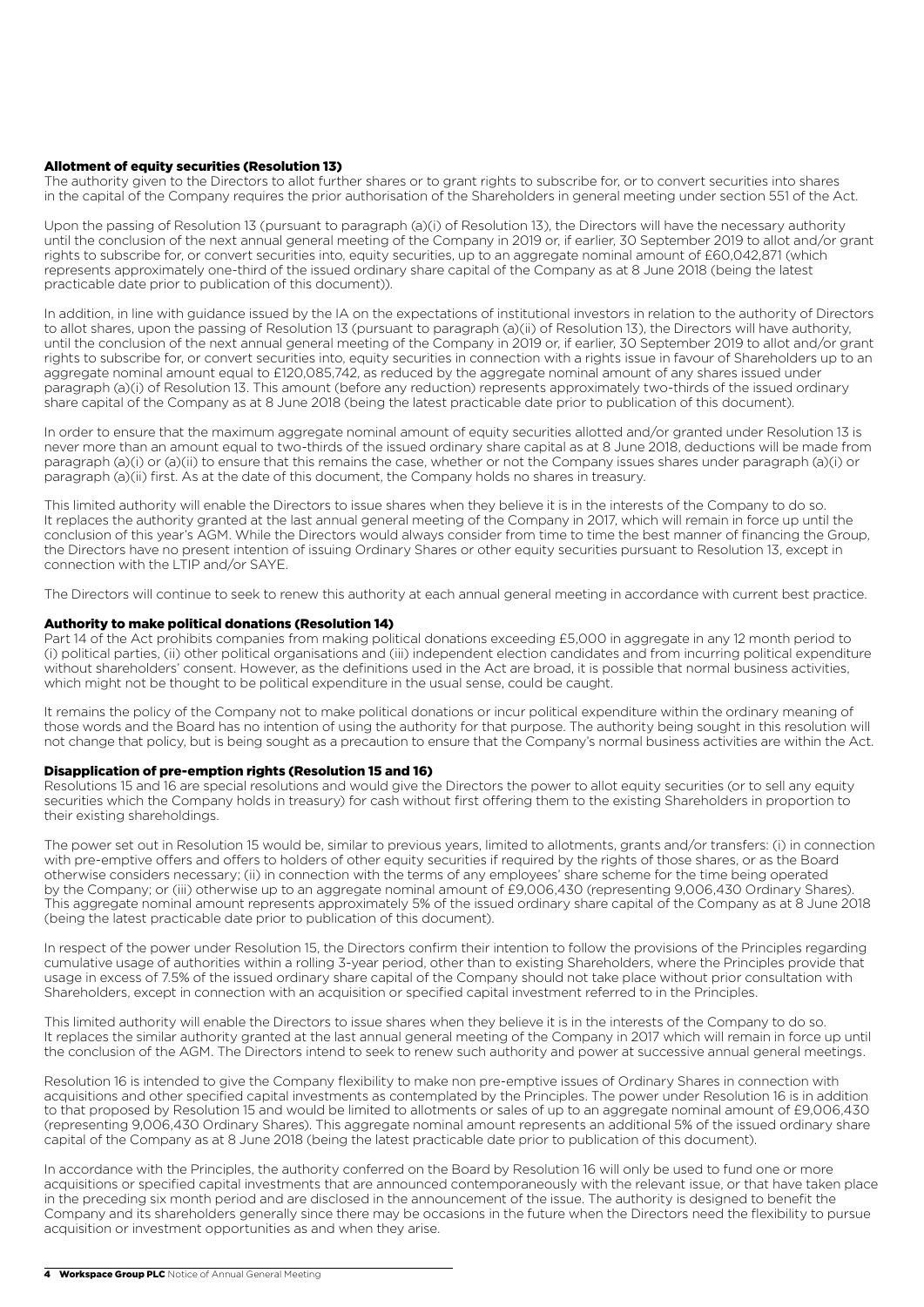The powers under Resolutions 15 and 16 will expire at the earlier of 30 September 2019 and the conclusion of the annual general meeting of the Company held in 2019.

#### Authority for purchase of own shares (Resolution 17)

Resolution 17 is a special resolution and authorises the Company to make market purchases (within the meaning of section 693 of the Act) on the London Stock Exchange of up to a maximum aggregate number of 18,012,861 Ordinary Shares (equivalent to approximately 10% of the current issued ordinary share capital of the Company (excluding any treasury shares) as at 8 June 2018 (being the latest practicable date prior to publication of this document)), at a minimum price per Ordinary Share of its nominal value and a maximum price of the higher of: (i) an amount equal to 105% of the average of the middle market quotations for an Ordinary Share as derived from the London Stock Exchange Daily Official List for the period of five business days immediately preceding the date on which the Ordinary Share is contracted to be purchased; and (ii) an amount equal to the higher of the price of the last independent trade of an Ordinary Share and the highest current independent purchase bid for an Ordinary Share at the time on the trading venue where the purchase is carried out. Resolution 17 should not be taken as an indication that the Company will purchase Ordinary Shares at any particular price or indeed at all. The Directors have no present intention of exercising the authority to make market purchases. However, the authority provides the flexibility to allow them to do so in the future, and the Directors would only consider making purchases if they believe that such purchases would result in an increase in earnings per share and are in the best interests of the Company and its Shareholders generally.

The authority will expire at the earlier of 30 September 2019 and the conclusion of the annual general meeting of the Company held in 2019. It is intended to renew such authority and power at successive annual general meetings.

Any Ordinary Shares purchased under the authority would either be cancelled, and the number of Ordinary Shares in issue would be reduced accordingly, or would be held in treasury. The Directors would consider holding as treasury shares any shares which the Company repurchases pursuant to the authority provided by this Resolution 17. To the extent that any shares repurchased by the Company are held in treasury, earnings per share will only be increased on a temporary basis until such time as the shares are sold or transferred out of treasury. Overall, the Directors believe that the ability of the Company to hold shares in treasury will provide the Company with greater flexibility in the management of its share capital.

The Company has options outstanding over 1,649,658 Ordinary Shares; the aggregate nominal amount of which represents approximately 0.9% of the Company's issued ordinary share capital as at 8 June 2018 (being the latest practicable date prior to publication of this document). If the Company bought back the maximum number of Ordinary Shares permitted pursuant to this Resolution 17, then the total number of options to subscribe for Ordinary Shares outstanding at 8 June 2018 would represent 1.0% of the reduced issued ordinary share capital of the Company.

#### Authority to retain a notice period of fourteen clear days for general meetings (Resolution 18)

Resolution 18 is a special resolution to allow the Company to hold general meetings (other than annual general meetings) on 14 clear days' notice. Before the coming into force of the Shareholders' Rights Regulations on 3 August 2009, the Company was able to call general meetings (other than an annual general meeting) on 14 clear days' notice without obtaining Shareholder approval. Changes made to the Act by the Shareholders' Rights Regulations increased the notice period required for general meetings of the Company to 21 days unless Shareholders approve a shorter notice period (which cannot be less than 14 clear days). Annual general meetings will continue to be held on at least 21 clear days' notice.

Accordingly, in order to preserve the Company's ability to call general meetings (other than an annual general meeting) on 14 clear days' notice, Resolution 18 seeks such approval from Shareholders. The flexibility offered by this Resolution 18 will be used where, taking into account the circumstances, the Directors consider this appropriate in relation to the business to be considered at the general meeting. In making this determination, the Directors will take account of the provisions of the Code in relation to the notice for general meetings. If granted, the approval will be effective until the Company's next annual general meeting in 2019, when it is intended that a similar resolution will be proposed.

Whether or not you intend to be present at the AGM you are requested to complete and sign the enclosed form of proxy and return it as soon as possible to the Company's registrars, Computershare Investor Services PLC, The Pavilions, Bridgwater Road, Bristol BS99 6ZY. Members may also register the appointment of a proxy electronically by accessing the website www.investorcentre.co.uk/ eproxy, which is operated by Computershare Investor Services PLC. In either case, the proxy appointment must be received by Computershare Investor Services PLC no later than 10.00 a.m. on 11 July 2018 or, in the event of an adjournment, not less than 48 hours (excluding non-working days) before the time fixed for the adjourned meeting.

Alternatively, CREST members who wish to appoint a proxy or proxies through the CREST electronic proxy appointment service may do so by using the procedures described in the CREST Manual. CREST messages must be received by the issuer's agent not later than 10.00 a.m. on Wednesday, 11 July 2018 or, in the event of an adjournment, not less than 48 hours (excluding non-working days) before the time fixed for the adjourned meeting. Completion and return of a form of proxy will not preclude Shareholders from attending and voting at the AGM should they choose to do so.

#### Recommendation

The Board considers that the resolutions to be proposed at the AGM are in the best interests of the Company and the Shareholders as a whole, and the Board unanimously recommends that you vote in favour of the proposed resolutions. The Directors intend to vote in favour of the resolutions in respect of their own beneficial shareholdings in the Company.

Yours sincerely

Daniel Kitchen Chairman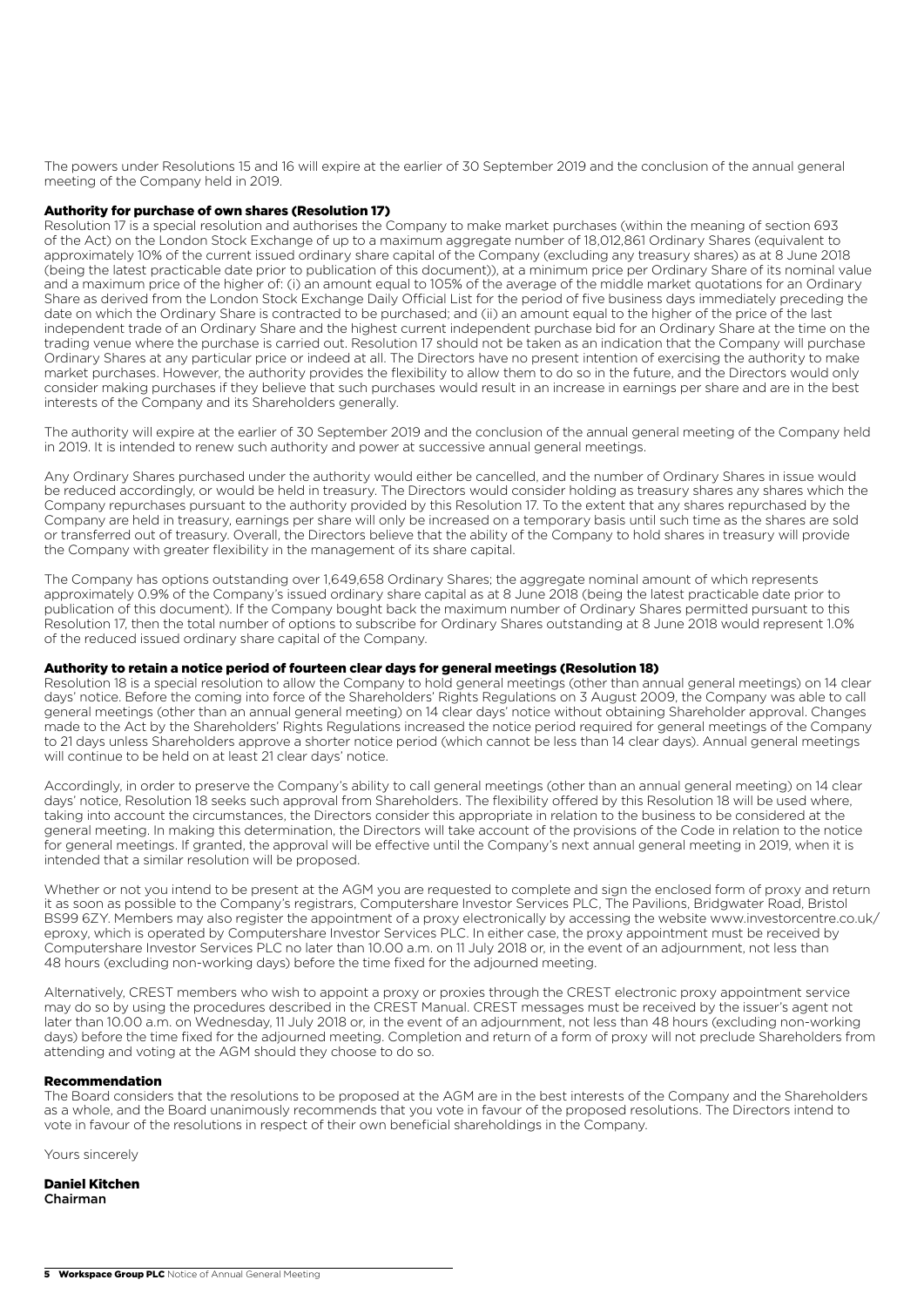(Incorporated and registered in England and Wales under number 2041612)

#### Notice of Annual General Meeting

NOTICE IS HEREBY GIVEN that the thirty-second annual general meeting of the Company will be held at our business centre at 160 Fleet Street, London EC4A 2DQ at 10.00 a.m. on Friday, 13 July 2018 to consider and, if thought fit, to pass the following resolutions, of which numbers 1 to 14 will be proposed as ordinary resolutions (which must each receive more than 50% of the votes cast in favour to be passed) and numbers 15 to 18 will be proposed as special resolutions (which must each receive 75% or more of the votes cast in favour to be passed):

To consider and, if thought fit, pass each of the following Resolutions 1 to 14 (inclusive) as ordinary resolutions:

- 1. To receive and adopt the Annual Report and Accounts.
- 2. To approve the 2018 Annual Remuneration Report (other than the part containing the Company's Remuneration Policy) set out on pages 113 to 134 of the Annual Report and Accounts.
- 3. To declare a final dividend of 18.55 pence per Ordinary Share in respect of the financial year ended 31 March 2018 to be paid on 3 August 2018 to all Shareholders on the register at the close of business on 6 July 2018.
- 4. To re-elect Mr Daniel Kitchen as a Director.
- 5. To re-elect Mr Jamie Hopkins as a Director.
- 6. To re-elect Mr Graham Clemett as a Director.
- 7. To re-elect Dr Maria Moloney as a Director.
- 8. To re-elect Mr Chris Girling as a Director.
- 9. To re-elect Mr Damon Russell as a Director.
- 10. To re-elect Mr Stephen Hubbard as a Director.
- 11. To re-appoint KPMG LLP as auditors of the Company to hold office from the conclusion of this meeting until the conclusion of the next general meeting at which the accounts are laid before the Shareholders.

#### 12. To authorise the Board, acting through the Audit Committee, to determine the remuneration of the auditors.

#### 13. THAT:

- (a) in substitution for all subsisting authorities to the extent unused, the Directors be generally and unconditionally authorised, in accordance with section 551 of the Act, to exercise all the powers of the Company to allot and/or grant rights or subscribe for, or to convert any security into, equity securities (as defined in section 560 of the Act) in the Company:
	- (i) up to an aggregate nominal amount of £60,042,871 (such amount to be reduced by the nominal amount of any equity securities previously allotted and/or granted under paragraph (a)(ii) below in excess of such sum); and
	- (ii) comprising equity securities up to an aggregate nominal amount of £120,085,742 (such amount to be reduced by any allotments and/or grants previously made under paragraph (a)(i) above) in connection with an offer by way of a rights issue:

(A) to Shareholders in proportion (as nearly as may be practicable) to their existing holdings; and

 (B) to holders of other equity securities as required by the rights of those securities or as the Board otherwise considers necessary,

 and so that the Directors may, in either case, impose any limits or restrictions and make any arrangements which it considers necessary or appropriate to deal with treasury shares, fractional entitlements, record dates, or with legal, regulatory or practical problems in, or under the laws of, any territory or the requirements of any regulatory body or stock exchange or any other matter.

 The authorities conferred on the Directors under paragraphs (i) and (ii) of this Resolution 13 shall expire at the conclusion of the next annual general meeting of the Company in 2019 or, if earlier, 30 September 2019, save that under each authority the Company may, before such expiry, make offers and enter into agreements which would, or might, require equity securities to be allotted or rights to subscribe for, or convert securities into, equity securities to be granted after such expiry and the Directors may allot equity securities or grant rights to subscribe for, or convert securities into, equity securities (as the case may be) under any such offer or agreement as if the relevant authority had not expired; and

(b) words and expressions defined in or for the purposes of Part 17 of the Act shall bear the same meanings in this resolution.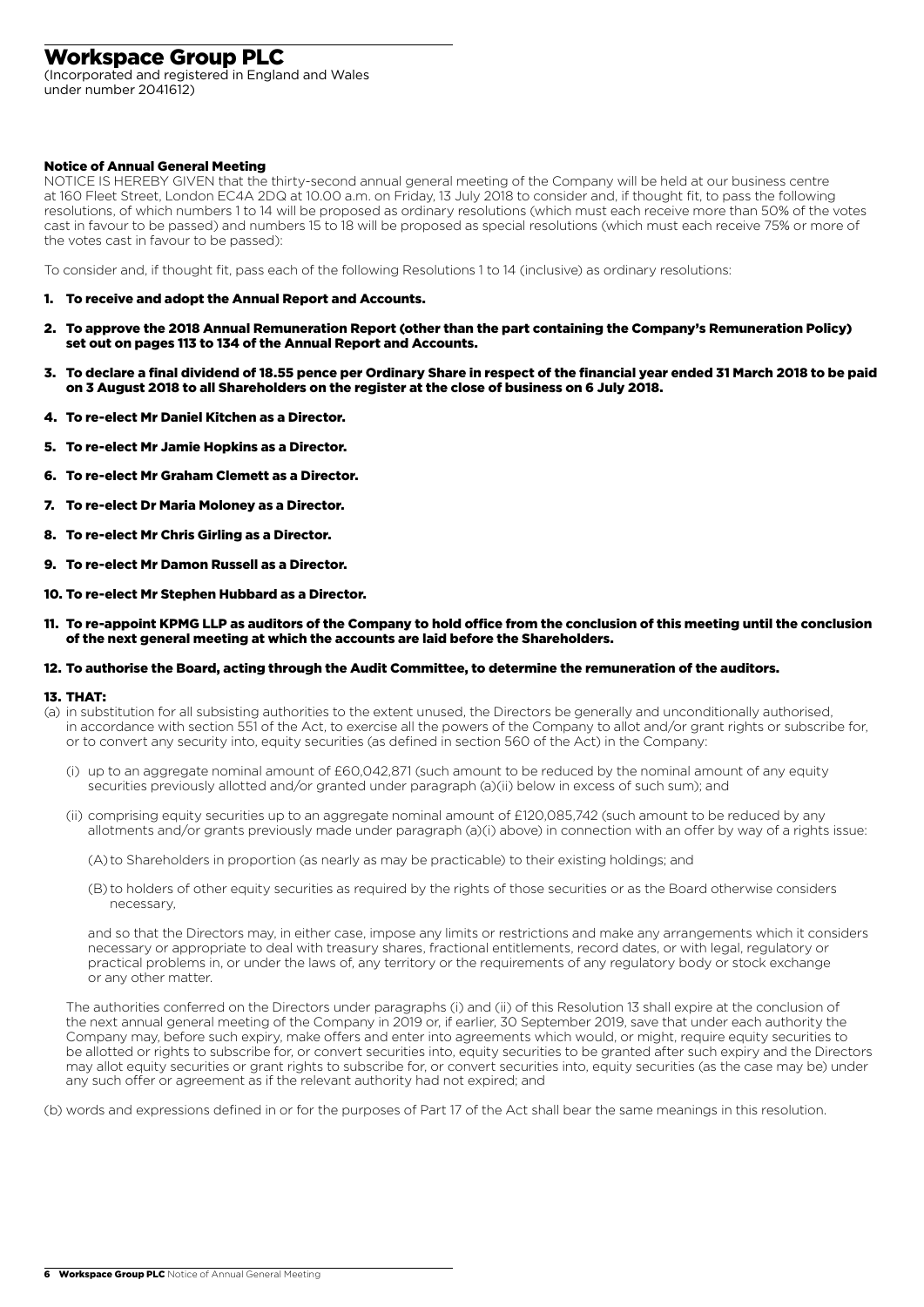## 14.

THAT, in accordance with Sections 366 and 367 of the Act, the Company and all companies that are its subsidiaries at any time during the period for which this resolution is effective are authorised to:

(a) make political donations to political parties and/or independent election candidates;

(b) make political donations to political organisations other than political parties; and

(c) incur political expenditure,

(as such terms are defined in Sections 363 to 365 of the Act) provided that the aggregate amount of any such donations and expenditure shall not exceed £50,000 during the period of one year beginning with the date of the passing of this resolution.

To consider and, if thought fit, to pass each of the following Resolutions 15 to 18 (inclusive) as special resolutions:

## 15.

THAT in substitution for all subsisting authorities to the extent unused:

(a) the Directors be authorised pursuant to section 570 and section 573 of the Act:

- (i) subject to the passing of Resolution 13 to allot and/or grant equity securities (within the meaning of section 560 of the Act) for cash pursuant to the authority given by that resolution; and
- (ii) to transfer shares which are held by the Company in treasury for cash,

 as if section 561(1) of the Act did not apply to any such allotment, grant and/or transfer, provided that this authority shall be limited to the allotment, grant and/or transfer of equity securities and/or sale of treasury shares:

- (A) in connection with or the subject of an offer or invitation, open for acceptance or application for a period fixed by the Directors, to: (i) holders of Ordinary Shares in the Company; and (ii) holders of such other equity securities of the Company as the Directors may determine, in proportion (as nearly as may be practicable) to their existing holdings on a record date fixed by the Directors or (where applicable) in accordance with the rights for the time being attached to such equity securities, subject in each case to such exclusions or other arrangements as the Directors may deem necessary or appropriate to deal with treasury shares, fractional entitlements, record dates, legal, regulatory or practical problems in, or under the laws of, any territory or the requirements of any regulatory body or stock exchange or any other matter;
- (B) in connection with the terms of any employees' share scheme for the time being operated by the Company (and any shares acquired or held by the Company in treasury may be transferred in satisfaction of the exercise of options under such scheme); and
- (C) otherwise than pursuant to sub-paragraphs (A) and (B) up to an aggregate nominal amount of £9,006,430.

 Such authority shall expire at the conclusion of the next annual general meeting of the Company in 2019 or, if earlier, 30 September 2019, except that the Company may, before the expiry of such period, make offers or agreements which would, or might, require equity securities to be allotted, granted or transferred (or treasury shares sold) after such expiry and notwithstanding such expiry the Directors may allot, grant or transfer equity securities (and sell treasury shares) in pursuance of such offers or agreements as if the authority had not expired; and

(b) words and expressions defined in or for the purposes of Part 17 of the Act shall bear the same meanings in this resolution.

## 16.

THAT, in substitution for all subsisting authorities to the extent unused (excluding, for the avoidance of doubt, Resolution 15) and subject to the passing of Resolution 13, the Directors be authorised, in addition to any power granted under Resolution 15, to allot equity securities for cash under the authority granted under sub-section (a)(i) of Resolution 13 and/or to sell Ordinary Shares held by the Company as treasury shares for cash as if section 561(1) of the Act did not apply to any such allotment or sale, such authority to be:

(a) limited to the allotment of equity securities or sale of treasury shares up to a nominal amount of £9,006,430; and

(b) used only for the purposes of financing a transaction which the Directors determine to be an acquisition or other capital investment of a kind contemplated by the Principles or for the purposes of refinancing such a transaction within six months of its taking place.

 Such authority shall expire at the conclusion of the next annual general meeting of the Company or, if earlier, 30 September 2019 but, in each case, during this period the Company may make offers and enter into agreements which would, or might, require equity securities to be allotted (and treasury shares to be sold) after the authority expires and the Directors may allot equity securities (and/or sell treasury shares) under any such offer or agreement as if the authority had not expired.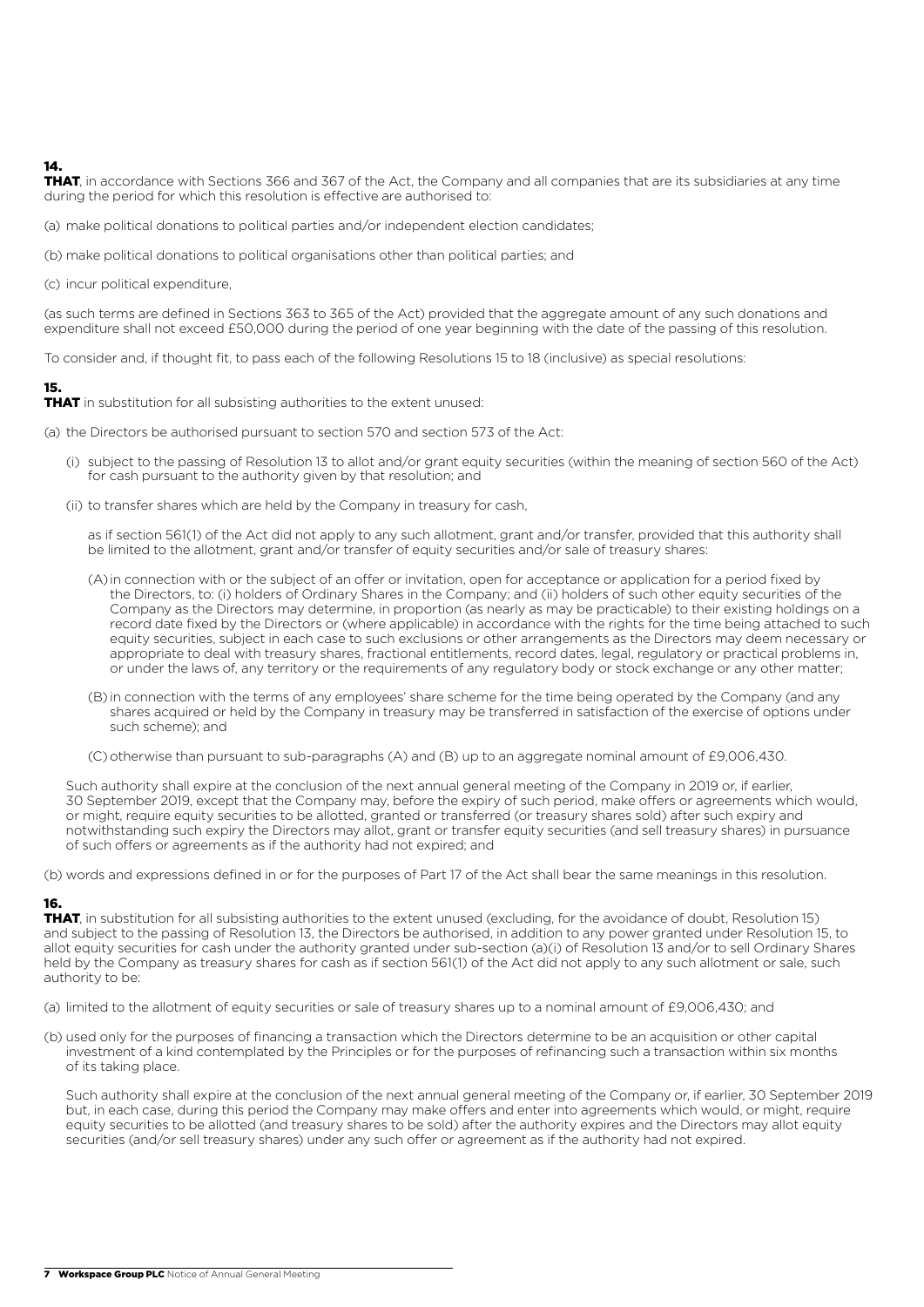## 17.

THAT the Company be and is hereby generally and unconditionally authorised, pursuant to and in accordance with section 701 of the Act, to make market purchases (within the meaning of section 693(4) of the Act) of Ordinary Shares on such terms and in such manner as the Directors may from time to time determine, provided that:

(a) the maximum aggregate number of Ordinary Shares hereby authorised to be purchased shall be 18,012,861;

(b) the minimum price (exclusive of expenses) which may be paid for an Ordinary Share is its nominal value;

(c) the maximum price (exclusive of expenses) which may be paid for an Ordinary Share is the higher of:

- (i) an amount equal to 105% of the average of the middle market quotations for an Ordinary Share (as derived from the London Stock Exchange Daily Official List) for the five business days immediately preceding the date on which the Ordinary Share is contracted to be purchased; and
- (ii) an amount equal to the higher of the price of the last independent trade of an Ordinary Share and the highest current independent purchase bid for an Ordinary Share at the time on the trading venue where the purchase is carried out;
- (d) the authority hereby conferred shall expire at the conclusion of the next annual general meeting of the Company in 2019 or, if earlier, 30 September 2019, unless such authority is varied, revoked or renewed prior to such time by the Company in a general meeting by a special resolution; and
- (e) the Company may enter into a contract to purchase Ordinary Shares under the authority hereby conferred prior to the expiry of such authority which would, or might, be completed or executed wholly or partly after the expiration of such authority, and the Company may purchase Ordinary Shares in pursuance of any such contract as if the authority conferred hereby had not expired.

## 18.

THAT a general meeting other than an annual general meeting of the Company may be called on not less than 14 clear days' notice.

By order of the Board

#### Carmelina Carfora

Company Secretary Dated: 11 June 2018

#### Registered Office:

Canterbury Court Kennington Park 1-3 Brixton Road London SW9 6DE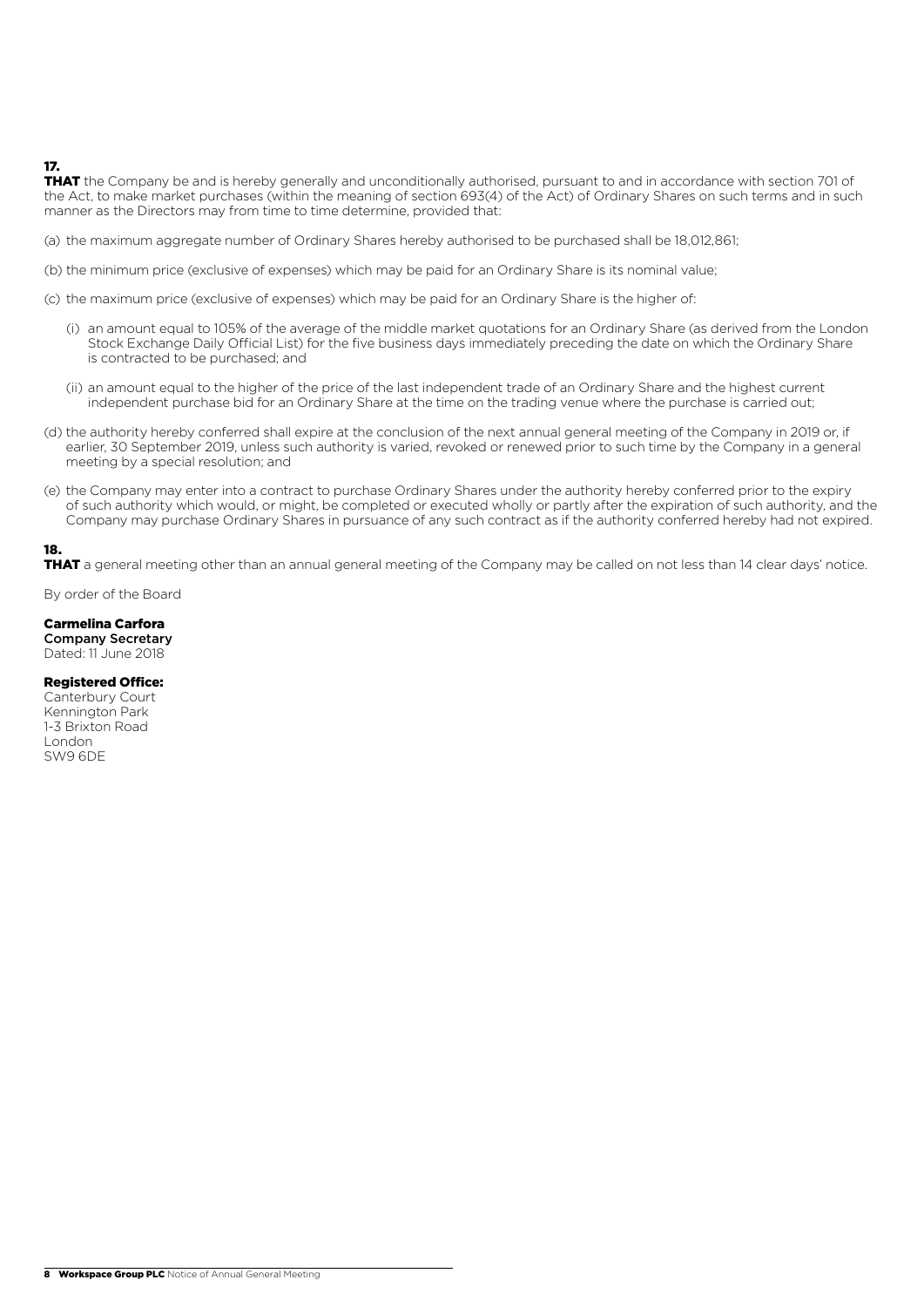# Notes

- 1. Pursuant to Regulation 41 of the Uncertificated Securities Regulations 2001 (as amended), only those Shareholders entered in the register of members of the Company at the close of business on the day which is two business days (excluding nonworking days) before the day of the AGM (or, in the event of any adjournment, on the day which is two business days (excluding non-working days) before the day of the adjourned meeting) shall be entitled to attend and vote at the AGM in respect of the number of Ordinary Shares registered in their name at that time. Changes to entries on the register of members after that time shall be disregarded in determining the rights of any person to attend or vote at the AGM.
- 2. Any member wishing to vote at the AGM without attending in person must appoint a proxy to do so. A member is entitled to appoint one or more proxies to exercise all or any of the member's rights to attend, speak and vote at the AGM. A form of proxy accompanies this Notice. Completion and return of such proxy will not preclude a member from attending the AGM and voting in person. A proxy need not be a member of the Company but must attend the meeting in order to represent a member and for that member's vote to be counted. If a member appoints more than one proxy to attend the AGM, each proxy must be appointed to exercise the rights attached to a different share or shares held by the member. If a member wishes to appoint more than one proxy and so requires additional forms of proxy, the member should contact the Company's registrars or photocopy the form of proxy provided with this Notice indicating on each copy the name of the proxy you wish to appoint and the Ordinary Shares in the Company in respect of which the proxy is appointed (which, in aggregate, should not exceed the number of Ordinary Shares held by the member). The member should also indicate if the proxy instruction is one of multiple instructions being given. All forms of proxy should be returned together in the same envelope. Where you wish to appoint more than one proxy, failure to specify the number of Ordinary Shares in the Company in respect of which each proxy is appointed or specifying more Ordinary Shares than you hold will result in the proxy appointments being invalid.
- 3. To be valid, a form of proxy for use at the AGM and the power of attorney or other authority (if any) under which it is signed, or a copy of such authority notarially certified must be signed or sealed (as appropriate), dated and lodged with the Company's registrars, Computershare Investor Services PLC, The Pavilions, Bridgwater Road, Bristol BS99 6ZY, no later than 48 hours (excluding non-working days) before the time fixed for the AGM or the adjourned meeting (i.e. Wednesday, 11 July 2018 at 10.00 a.m. unless adjourned).
- 4. The form of proxy must be in writing and (i) if in writing but not electronic form, executed by a Shareholder or his or her duly authorised attorney in writing, or if the appointor is a corporation, under its common seal or under the hand of an officer or attorney or other person duly authorised in that behalf, or (ii) if in writing in electronic form, submitted by or on behalf of the appointor and authenticated.
- 5. In the case of joint holders, where more than one of the joint holders purports to appoint a proxy, only the appointment submitted by the most senior holder will be accepted. Seniority is determined by the order in which the names of the joint holders appear in the Company's register in respect of the joint holding (the first named being deemed the most senior).
- 6. The right to appoint a proxy does not apply to persons whose shares are held on their behalf by another person and who have been nominated to receive communications from the Company in accordance with section 146 of the Act (a 'Nominated Person'). A Nominated Person may have a right under an agreement with the registered Shareholder who holds the shares on their behalf to be appointed (or to have someone else appointed) as a proxy. Alternatively, if a Nominated Person does not have such a right, or does not wish to exercise it, he/she may have a right under such an agreement to give instructions to the person holding the shares as to the exercise of voting rights. Nominated Persons are reminded that their main point of contact in terms of their investment in the Company remains the member who nominated the Nominated Person to enjoy information rights (or, perhaps the custodian or broker who administers the investment on their behalf). Nominated Persons should continue to contact that member, custodian or broker (and not the Company) regarding any changes or queries relating to the Nominated Person's personal details and interest in the Company (including any administrative matter). The only exception to this is where the Company expressly requests a response from a Nominated Person.
- 7. CREST members who wish to appoint a proxy or proxies through the CREST electronic proxy appointment service may do so for the purposes of the AGM and any adjournment(s) thereof by using the procedures described in the CREST Manual (available via www.euroclear.com/CREST). CREST personal members or other CREST sponsored members, and those CREST members who have appointed a voting service provider(s), should refer to their CREST sponsor or voting service provider(s), who will be able to take the appropriate action on their behalf.
- 8. In order for a proxy appointment or instruction made using the CREST service to be valid, the appropriate CREST message (a 'CREST Proxy Instruction') must be properly authenticated in accordance with Euroclear UK & Ireland Limited's specifications, and must contain the information required for such instruction, as described in the CREST Manual (available via www.euroclear.com/ CREST). In order to be valid and/or to appoint one or more proxies or to give an instruction to a proxy (whether previously appointed or otherwise) via the CREST system, CREST messages must be received by the Company's agent (ID number 3RA50) not later than 48 hours (excluding non-working days) before the time appointed for holding the meeting (i.e. Wednesday, 11 July 2018 at 10.00 a.m. unless adjourned). For this purpose, the time receipt will be taken to be the time (as determined by the timestamp generated by the CREST Applications Host) from which the Company's agent is able to retrieve the message by enquiry to CREST in the manner prescribed by CREST. After this time any change of instructions to proxies appointed through CREST should be communicated to the appointee through other means. The Company may treat as invalid a proxy appointment sent by CREST in the circumstances set out in regulation 35(5)(a) of the Uncertificated Securities Regulations 2001 (as amended).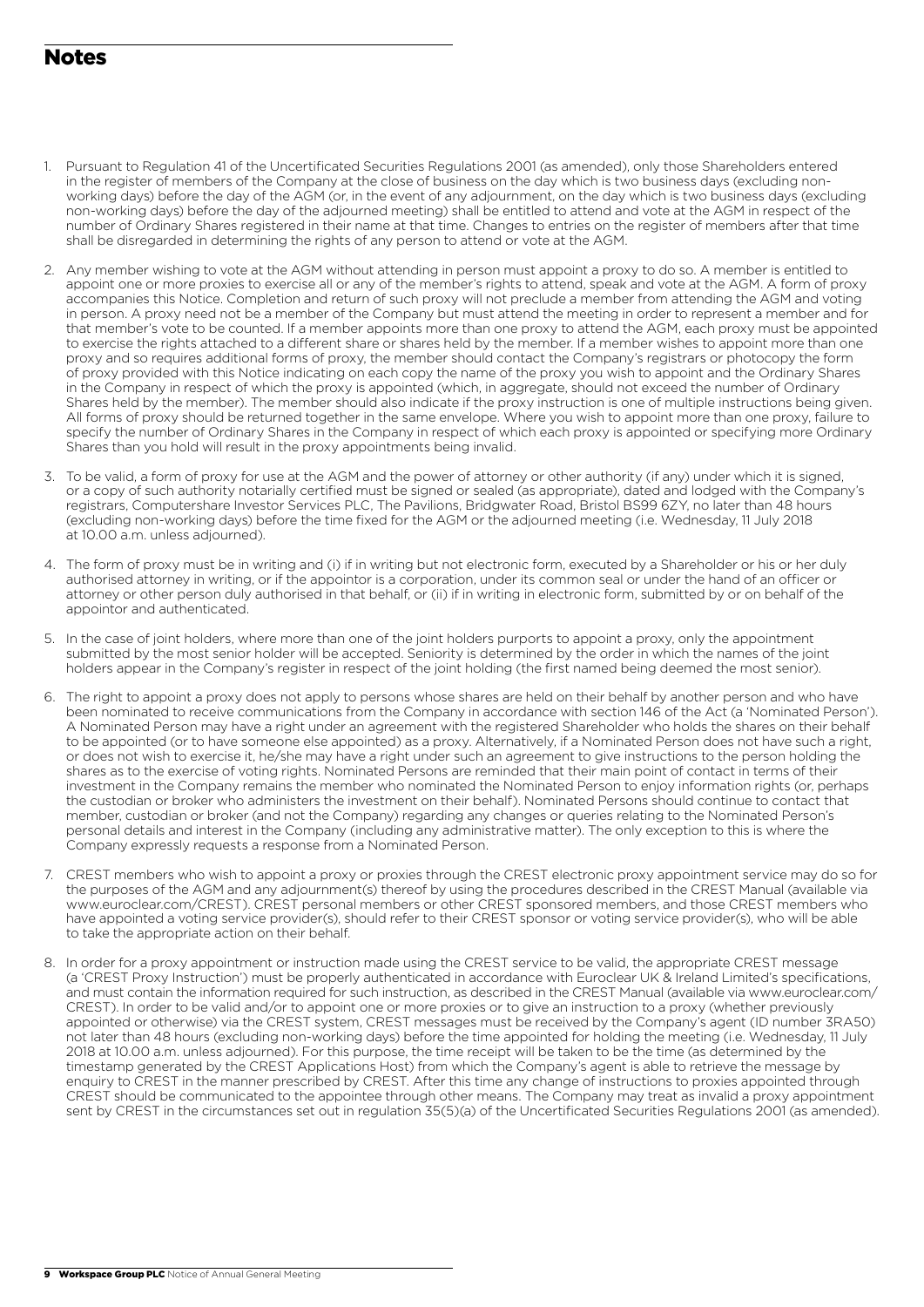- 9. CREST members and, where applicable, their CREST sponsors, or voting service providers should note that Euroclear UK & Ireland Limited does not make available special procedures in CREST for any particular message. Normal system timings and limitations will, therefore, apply in relation to the input of CREST Proxy Instructions. It is the responsibility of the CREST member concerned to take (or, if the CREST member is a CREST personal member, or sponsored member, or has appointed a voting service provider, to procure that his CREST sponsor or voting service provider(s) take(s)) such action as shall be necessary to ensure that a message is transmitted by means of the CREST system by any particular time. In this connection, CREST members and, where applicable, their CREST sponsors or voting system providers are referred, in particular, to those sections of the CREST Manual concerning practical limitations of the CREST system and timings (available via www.euroclear.com/CREST).
- 10. Alternatively, members may register the appointment of a proxy for the AGM electronically, by accessing the website: www.investorcentre.co.uk/eproxy, using the Control Number, PIN and Shareholder Reference Number set out on their proxy card, where full details of the procedure are given. This website is operated by Computershare Investor Services PLC. The proxy appointment and any power of attorney or other authority under which the proxy appointment is made must be received by Computershare Investor Services PLC not less than 48 hours (excluding non-working days) before the time for holding the AGM or adjourned meeting or (in the case of a poll taken otherwise than at or on the same day as the meeting or adjourned meeting) for the taking of the poll at which it is to be used. The use of the internet service in connection with the AGM is governed by Computershare Investor Services PLC's conditions of use set out on the website, www.investorcentre.co.uk/eproxy and may be read by logging on to that site.
- 11. Any corporation which is a member can appoint one or more corporate representatives who may exercise on its behalf all of its powers as a member provided that, if it is appointing more than one corporate representative, it does not do so in relation to the same shares.
- 12. Voting on all resolutions will be conducted by a poll rather than on a show of hands as the Board considers that a poll is a more transparent method of voting as Shareholders' votes are to be counted according to the number of shares held.
- 13. As at 8 June 2018, being the latest practicable date prior to publication of this Notice, the Company had 180,128,613 Ordinary Shares in issue with a total of 180,128,613 voting rights.
- 14. The Executive Directors' service contracts, Non-Executive Directors' letters of appointment, and a copy of the current articles of association of the Company are available for inspection at the Company's registered office during normal business hours on any weekday (Saturdays, Sundays and bank holidays excluded) and will be available for inspection at the place of the AGM from 15 minutes prior to the commencement of the AGM until the conclusion of the AGM.
- 15. Under section 527 of the Act, members meeting the threshold requirements set out in that section have the right to require the Company to publish on a website a statement setting out any matter relating to:
- 16. (a) the audit of the Company's accounts (including the auditor's report and the conduct of the audit) that are to be laid before the AGM; or
	- (b) any circumstance connected with an auditor of the Company ceasing to hold office since the previous meeting at which annual accounts and reports were laid in accordance with section 437 of the Act.

 The Company may not require the members requesting any such website publication to pay its expenses in complying with sections 527 or 528 of the Act. Where the Company is required to place a statement on a website under section 527 of the Act, it must forward the statement to the Company's auditor not later than the time when it makes the statement available on the website. The business which may be dealt with at the AGM includes any statement that the Company has been required under section 527 of the Act to publish on a website.

- 17. Any member attending the AGM has the right to ask questions. The Company must cause to be answered any such question relating to the business being dealt with at the AGM but no such answer need be given if:
	- (a) to do so would interfere unduly with the preparation for the meeting or would involve the disclosure of confidential information;
	- (b) the answer has already been given on a website in the form of an answer to a question; or
	- (c) it is undesirable in the interests of the Company or the good order of the meeting that the question be answered.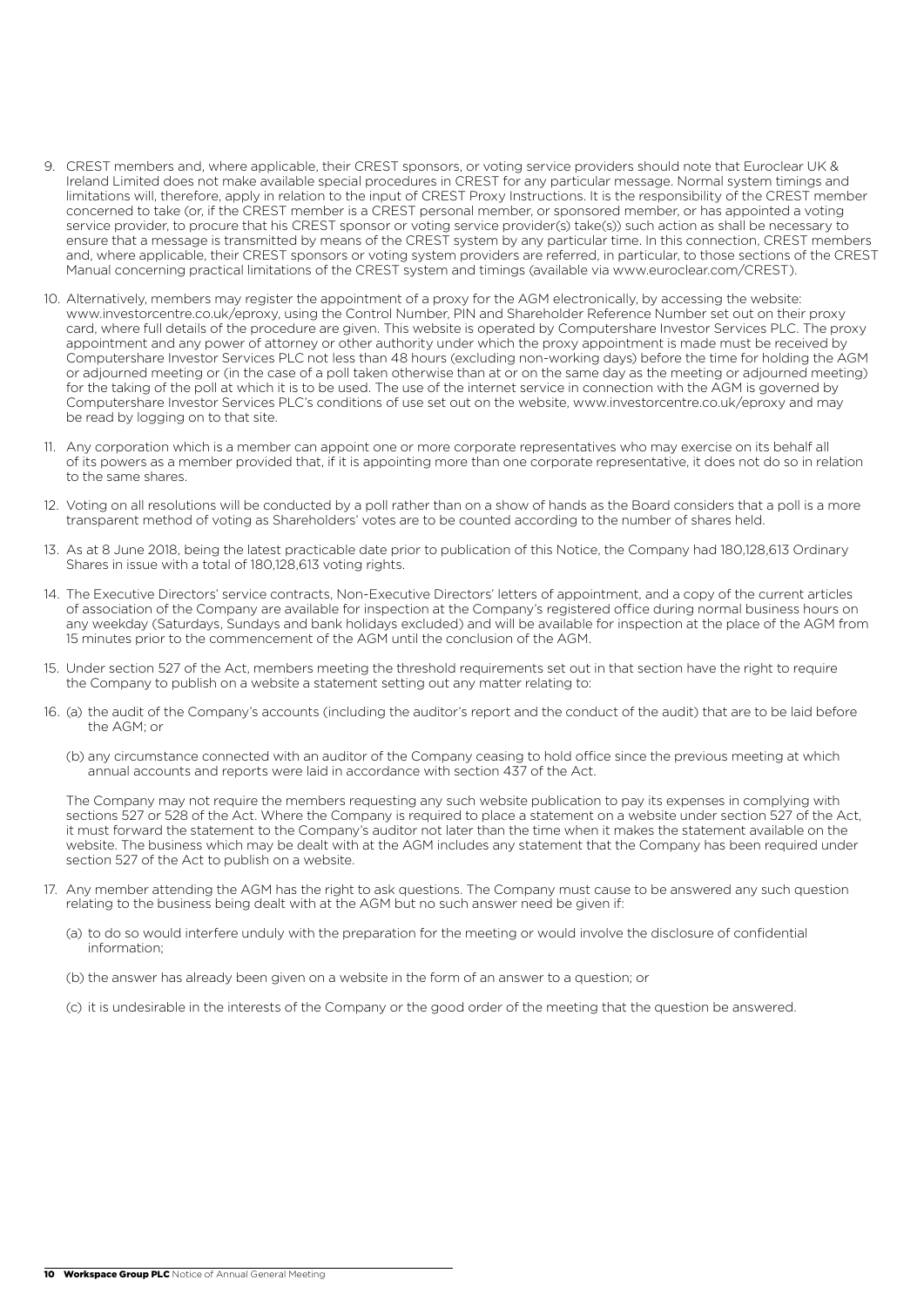- 18. This Notice, together with information about the total numbers of shares in the Company in respect of which members are entitled to exercise voting rights at the AGM as at 8 June 2018, being the latest practicable date prior to publication of this Notice and, if applicable, any members' statements, members' resolutions or members' matters of business received by the Company after the date of this Notice and other information required by section 311A of the Act, will be available on the Company's website www.workspace.co.uk.
- 19. Any electronic address provided either in this Notice or in any related documents (including the form of proxy) may not be used to communicate with the Company for any purposes other than those expressly stated.

Canterbury Court Kennington Park 1-3 Brixton Road London SW9 6DE

- T +44 (0) 207 138 3300
- F +44 (0) 207 247 0157
- W www.workspace.co.uk
- E investor.relations@workspace.co.uk